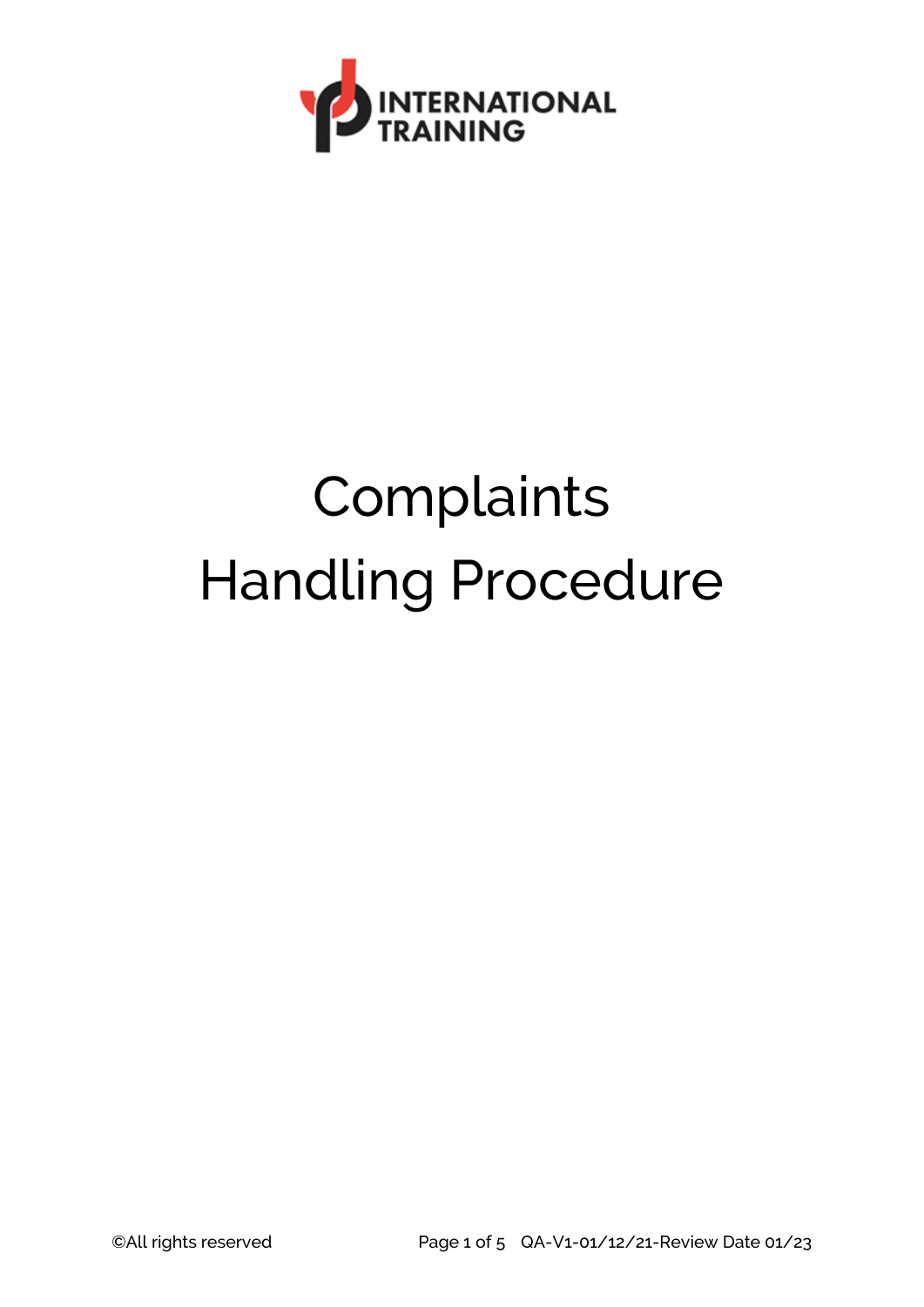

## Complaints Handling

#### ProcedureScope

This procedure applies to training programmes based on the Nuco and JP International syllabi. It should be read in conjunction with all other policies in this guidance manual, particularly:

- Assessment Policy
- Equality Policy
- Malpractice and Maladministration Policy
- Data Protection Policy
- Appeals Policy

A complaint relates to any dissatisfaction with the provision of our training that has been drawn to the attention of a member of the training team but where the complainant is not satisfied with the outcome.

### Our commitment

We always aim to ensure trainee and client satisfaction. Anyone involved in any aspect of the delivery, assessment and outcomes has the right to complain if they are dissatisfied about any aspect of the service they receive.

### Stage 1

This process only applies after an informal discussion has taken place.

- The complaint/disclosure must be made to Nyagaka Ouko. Complaints must be made using the Complaint Form. Disclosures must be made by email. If the complaint/disclosure relates to Nyagaka Ouko, initial communication should be made to James Pike.
- Nyagaka Ouko carries out an investigation, collating all relevant evidence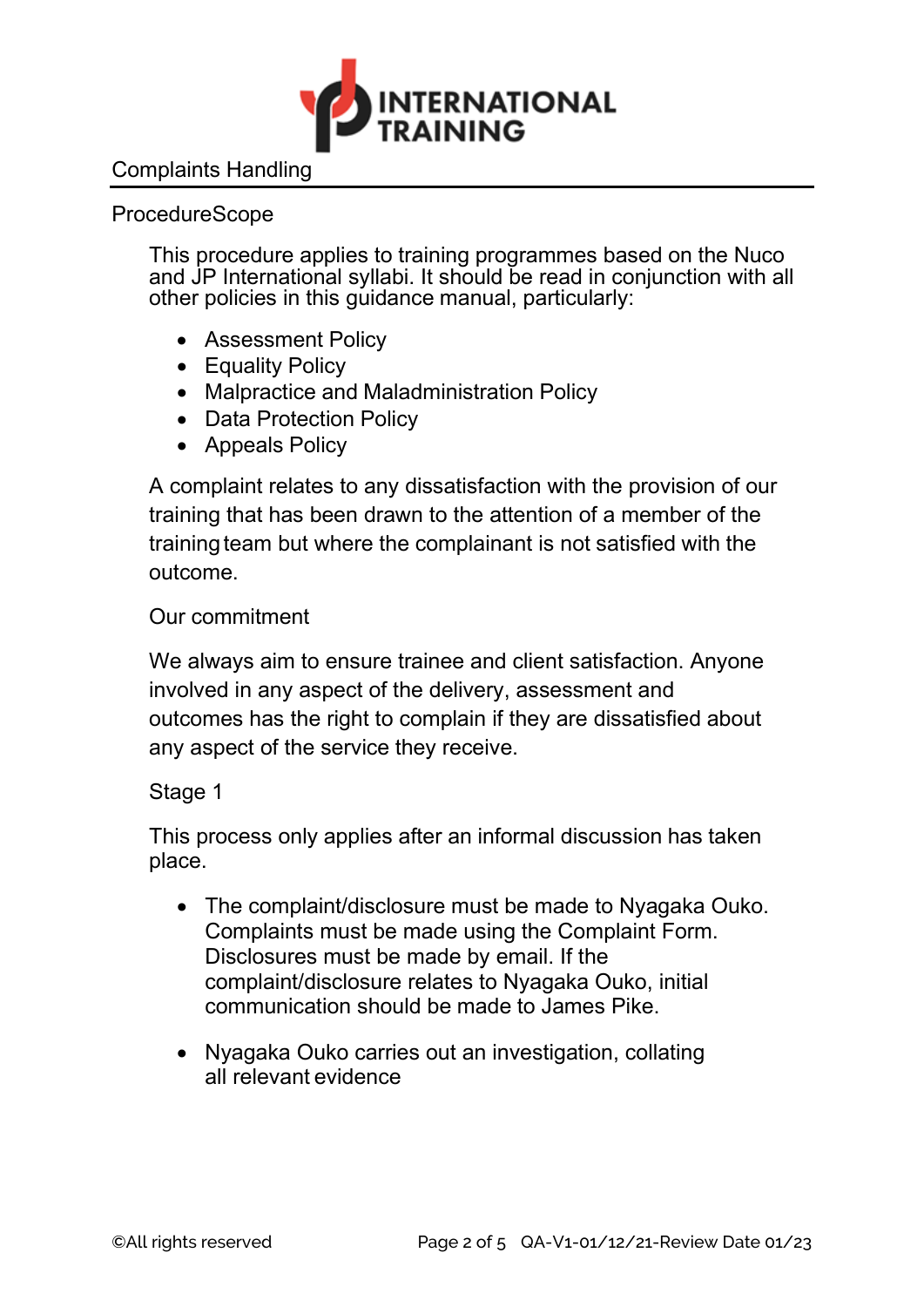

- Nyagaka Ouko completes the Complaint Form (for complaints, or send an email for Disclosures) and responds to the stakeholder within seven days of the complaint/disclosure
- The stakeholder acknowledges the recommended outcome and signs the form (or responds be email in respect of disclosures). If resolved, no further action is required. If unresolved move to stage2.

#### Stage 2

• The complaint is now escalated to the Head Office.

PLEASE COMPLETE THE COMPLAINT FORM BELOW ANDFORWARD TO:

James Pike JP International **Training** PO Box 2547 Luton LU3 9DS UK

Email: [exams@jp-internationaltraining.co.uk](mailto:exams@jp-internationaltraining.co.uk)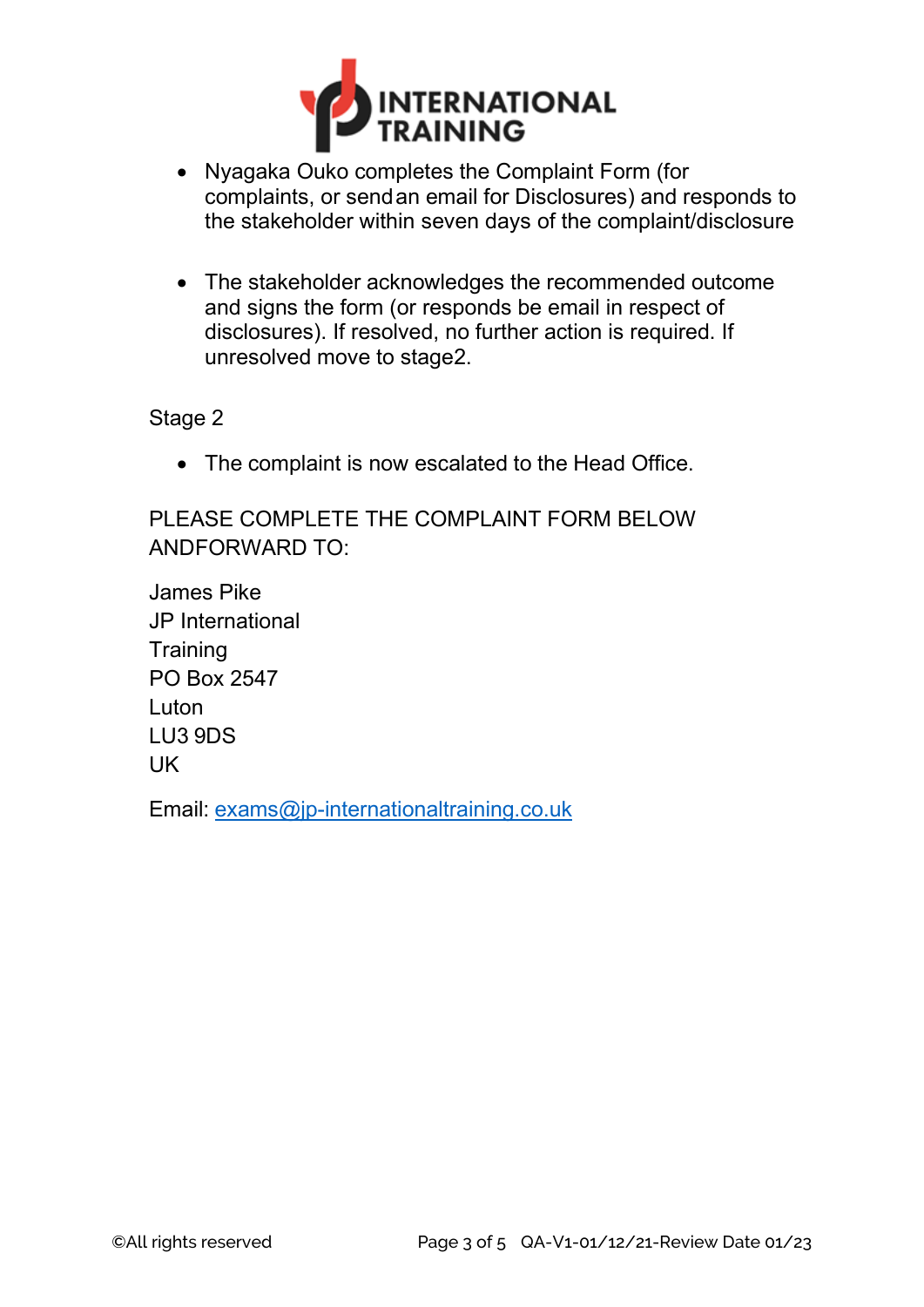

COMPLAINT FORM

This form should be completed by the person wanting to make a formalcomplaint. It should be used only after an informal discussion has takenplace.

| Name of Complainant:                                                |                    |  |
|---------------------------------------------------------------------|--------------------|--|
| Please give details of the initial discussion that has taken place: |                    |  |
|                                                                     |                    |  |
| Who was engaged in the discussion?                                  |                    |  |
| When did the discussion take place?                                 |                    |  |
| Please state details of the complaint:                              |                    |  |
|                                                                     |                    |  |
|                                                                     |                    |  |
| Signature:                                                          | Date of signature: |  |
| <b>Investigating Officer:</b>                                       |                    |  |
|                                                                     |                    |  |
| Summary of information obtained:                                    |                    |  |
|                                                                     |                    |  |
|                                                                     |                    |  |
| Outcome of complaint:                                               |                    |  |
|                                                                     |                    |  |
|                                                                     |                    |  |
| Next step:                                                          |                    |  |
|                                                                     |                    |  |
|                                                                     |                    |  |